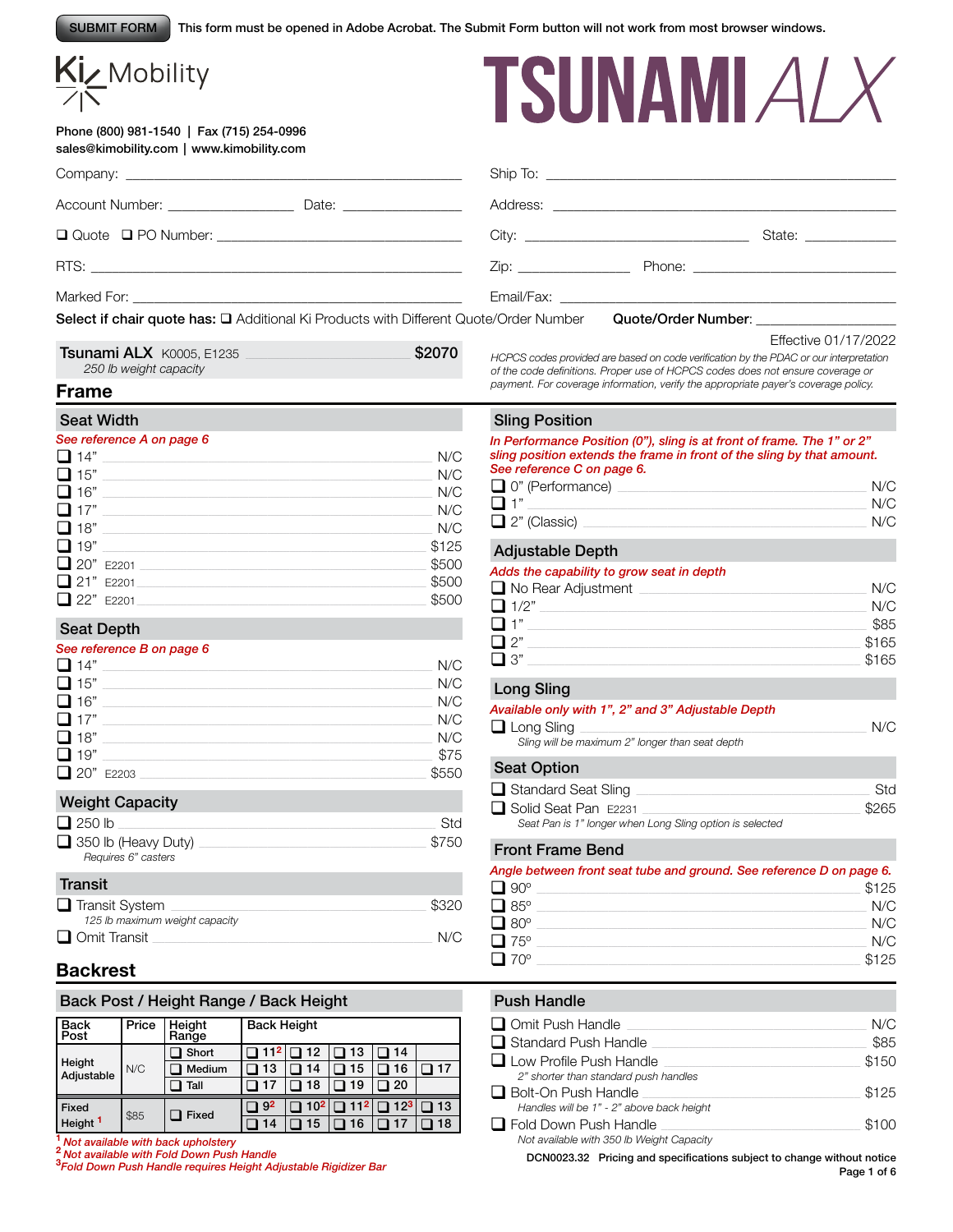



### **Backrest** continued

| <b>Rigidizer Bar</b>                     |                                                                          |                                                                         |                                     | <b>Back Upholstery</b>                                                                                                                                                                                                               |          |
|------------------------------------------|--------------------------------------------------------------------------|-------------------------------------------------------------------------|-------------------------------------|--------------------------------------------------------------------------------------------------------------------------------------------------------------------------------------------------------------------------------------|----------|
|                                          | Adjustable Height Rigidizer Bar<br>□ Non-Adjustable Height Rigidizer Bar |                                                                         | \$75<br>N/C                         | Available only with Height Adjustable Back Posts. If selecting both<br>upholstery and Axiom Back, the upholstery will be installed.<br>Padded Velcro Adjustable<br>Not available with 350 lb Weight Capacity                         |          |
| <b>Locking Backrest</b>                  |                                                                          |                                                                         |                                     | $\Box$ Standard Cover                                                                                                                                                                                                                | Std      |
|                                          | Locking Fold Down Back                                                   |                                                                         | \$95                                | Air Mesh Breathable Cover                                                                                                                                                                                                            | \$75     |
|                                          |                                                                          | Rogue style locking back. Not available with 350 lb Weight Capacity     |                                     | Tension Adjustable E2611                                                                                                                                                                                                             |          |
| <b>Seat Back Angle</b>                   |                                                                          |                                                                         |                                     | $\Box$ Standard Cover                                                                                                                                                                                                                | \$320    |
|                                          |                                                                          | Standard is 90° (perpendicular to floor). Minus (-°) closes back angle. |                                     | $\Box$ Air Mesh Breathable Cover                                                                                                                                                                                                     | \$390    |
| Plus (+ <sup>o</sup> ) opens back angle. |                                                                          |                                                                         |                                     | Omit Back Upholstery <b>Communist Communist Communist Communist Communist Communist Communist Communist Communist Communist Communist Communist Communist Communist Communist Communist Communist Communist Communist Communist </b> | $-$ \$10 |
| $\Box$ Standard $\Box$ +3°<br>$\Box$ -3° | $\Box$ -6°                                                               | $\Box$ +6°<br>$\Box$ -9°                                                | $\Box$ +9°<br>$\Box$ -12 $^{\circ}$ | <b>Military Patch</b>                                                                                                                                                                                                                |          |
|                                          |                                                                          |                                                                         |                                     | US Military Service Patch<br>Army Navy Marines Air Force C Coast Guard                                                                                                                                                               | \$90     |
|                                          |                                                                          |                                                                         |                                     | $\Box$ US Purple Heart Patch $\Box$                                                                                                                                                                                                  | \$90     |
|                                          |                                                                          |                                                                         |                                     | Purple Heart with Military Service Patch Combo                                                                                                                                                                                       | \$145    |
|                                          | <b>Front Seat Height and Casters</b>                                     |                                                                         |                                     | $\Box$ Army $\Box$ Navy $\Box$ Marines $\Box$ Air Force $\Box$ Coast Guard                                                                                                                                                           |          |

# **Front Seat Height and Casters**

#### Caster Size / Footrest Taper / Front Seat Height

*Select Front Seat Height and Footrest Taper in row corresponding to Caster Size. 6" casters not available with 85º and 90º Front Frame Bend. Footrest Taper indicates bend of front frame creating footrest width. Taper is measured from outside of seat frame to outside of front tube. 2" Taper not available with 75º Front Frame Bend. Taper is not available with 70º Front Frame Bend. See reference E on page 6. Front Seat Height is measured from floor to top of seat tube at front of seat sling. Adjustable up or down by 1/2". See reference F on page 6.* 

| Footrest<br><b>Taper</b> | Caster  <br>Size | <b>Front Seat Height</b> |                       |                                             |                       |                                             |                       |                                             |                                                                   |                       |                       |                                     |                       |                                             |             |             |
|--------------------------|------------------|--------------------------|-----------------------|---------------------------------------------|-----------------------|---------------------------------------------|-----------------------|---------------------------------------------|-------------------------------------------------------------------|-----------------------|-----------------------|-------------------------------------|-----------------------|---------------------------------------------|-------------|-------------|
|                          | 3"               | $\Box$ 13.5 $\Box$ 14    |                       | $\boxed{ \square 14.5 \square 15}$          |                       | $\boxed{ \square 15.5} \boxed{ \square 16}$ |                       | $\Box$ 16.5 $\Box$ 17                       |                                                                   | $\Box$ 17.5 $\Box$ 18 |                       | $\boxed{ \square 18.5 \square 19 }$ |                       | $\boxed{ \square 19.5} \boxed{ \square 20}$ |             | $\Box$ 20.5 |
|                          | 4"               | $\Box$ 14                | $\Box$ 14.5 $\Box$ 15 |                                             | $\Box$ 15.5 $\Box$ 16 |                                             | $\Box$ 16.5 $\Box$ 17 |                                             | $\Box$ 17.5 $\Box$ 18                                             |                       | $\Box$ 18.5 $\Box$ 19 |                                     | $\Box$ 19.5 $\Box$ 20 |                                             | $\Box$ 20.5 |             |
| $\Box$ Straight          | 5"               | $\Box$ 14.5 $\Box$ 15    |                       | $\Box$ 15.5 $\Box$ 16                       |                       |                                             |                       |                                             | $\Box$ 16.5 $\Box$ 17 $\Box$ 17.5 $\Box$ 18 $\Box$ 18.5 $\Box$ 19 |                       |                       | $\Box$ 19.5 $\Box$ 20               |                       | $\Box$ 20.5                                 |             |             |
|                          | 6"               | $\Box$ 15                | $\Box$ 15.5 $\Box$ 16 |                                             | $\Box$ 16.5 $\Box$ 17 |                                             | $\Box$ 17.5 $\Box$ 18 |                                             | $\Box$ 18.5 $\Box$ 19                                             |                       | $\Box$ 19.5 $\Box$ 20 |                                     | $\Box$ 20.5           |                                             |             |             |
|                          | 3"               | $\Box$ 16.5 $\Box$ 17    |                       | $\boxed{ \square 17.5 \square 18 }$         |                       | $\Box$ 18.5 $\Box$ 19                       |                       | $\boxed{ \square 19.5} \boxed{ \square 20}$ |                                                                   | $\Box$ 20.5           |                       |                                     |                       |                                             |             |             |
| $\Box$ 1"                | 4"               | $\Box$ 17                | $\Box$ 17.5 $\Box$ 18 |                                             | $\Box$ 18.5 $\Box$ 19 |                                             | $\Box$ 19.5 $\Box$ 20 |                                             | $\Box$ 20.5                                                       |                       |                       |                                     |                       |                                             |             |             |
| <b>Taper</b>             | 5"               | $\Box$ 17.5 $\Box$ 18    |                       | $\Box$ 18.5 $\Box$ 19 $\Box$ 19.5 $\Box$ 20 |                       |                                             |                       | $\Box$ 20.5                                 |                                                                   |                       |                       |                                     |                       |                                             |             |             |
|                          | 6"               | $\Box$ 18                | $\Box$ 18.5 $\Box$ 19 |                                             | $\Box$ 19.5 $\Box$ 20 |                                             | $\Box$ 20.5           |                                             |                                                                   |                       |                       |                                     |                       |                                             |             |             |
|                          | 3"               | $\Box$ 16.5 $\Box$ 17    |                       | $\Box$ 17.5 $\Box$ 18                       |                       | $\Box$ 18.5 $\Box$ 19                       |                       | $\Box$ 19.5 $\Box$ 20                       |                                                                   | $\Box$ 20.5           |                       |                                     |                       |                                             |             |             |
| $\Box$ 2"                | 4"               | $\Box$ 17                | $\Box$ 17.5 $\Box$ 18 |                                             | $\Box$ 18.5 $\Box$ 19 |                                             | $\Box$ 19.5 $\Box$ 20 |                                             | $\Box$ 20.5                                                       |                       |                       |                                     |                       |                                             |             |             |
| Taper                    | 5"               | $\Box$ 17.5 $\Box$ 18    |                       | $\Box$ 18.5 $\Box$ 19                       |                       | $\Box$ 19.5 $\Box$ 20                       |                       | $\Box$ 20.5                                 |                                                                   |                       |                       |                                     |                       |                                             |             |             |
|                          | 6"               | $\Box$ 18                | $\Box$ 18.5 $\Box$ 19 |                                             | $\Box$ 19.5 $\Box$ 20 |                                             | $\Box$ 20.5           |                                             |                                                                   |                       |                       |                                     |                       |                                             |             |             |

#### Caster

|             |                          |       |    | <b>Caster Size</b> |    |    |
|-------------|--------------------------|-------|----|--------------------|----|----|
|             |                          | Price | 3" | 4"                 | 5" | 6" |
|             | .75" Rollerblade         | N/C   |    |                    |    |    |
|             | .75" Lighted Rollerblade | \$70  |    |                    |    |    |
|             | 1" Poly                  | N/C   |    |                    |    |    |
| Caster Type | 1" Poly Aluminum         | \$110 |    |                    |    |    |
|             | 1" Pneumatic             | \$80  |    |                    |    |    |
|             | 1.5" Poly                | \$55  |    |                    |    |    |
|             | 1.5" Soft Roll Aluminum  | \$185 |    |                    |    |    |

#### Fork Options

| $\Box$ Standard Fork                                                                                                  | Std   |
|-----------------------------------------------------------------------------------------------------------------------|-------|
| $\Box$ Slotted Fork                                                                                                   | \$75  |
| $\Box$ Single Sided Fork<br>Not available with 6" Caster Size                                                         | \$170 |
| $\Box$ Frog Legs Suspension Fork E1015<br>Not available with 350 lb Weight Capacity                                   | \$450 |
| $\Box$ User Weight 80 - 120 lbs                                                                                       |       |
| $\Box$ User Weight 120 - 160 lbs                                                                                      |       |
| $\Box$ User Weight 160 - 220 lbs                                                                                      |       |
| $\Box$ User Weight 220 - 250 lbs                                                                                      |       |
| $\Box$ Frog Legs II Suspension System<br>Lightweight shock absorbing fork. Not available with 350 lb Weight Capacity. | \$450 |
| Caster Pin Locks K0073<br>Available only with Slotted Fork                                                            | \$185 |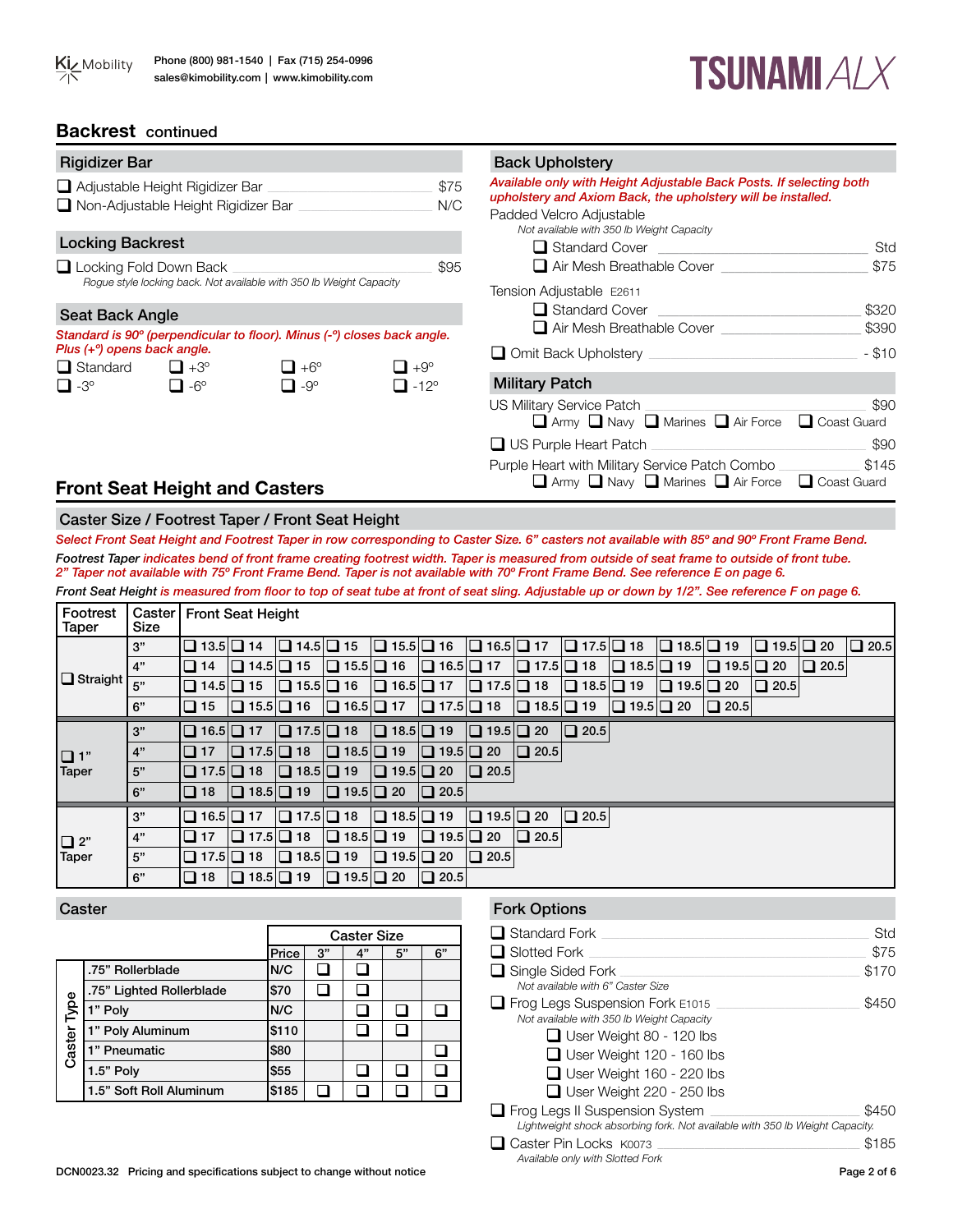

# **TSUNAMI** A/  $X$

# **Footrest**

| Footplate                                                                                                                                   |       |
|---------------------------------------------------------------------------------------------------------------------------------------------|-------|
| <b>□</b> Tubular "Open" Footplate<br>Not available w/footrest widths greater than 17.5". See Reference G on page 6.                         | Std   |
| □ Tubular Footplate with ABS Cover<br>Not available w/footrest widths greater than 15.5". See Reference G on page 6.                        | \$30  |
| Aluminum Angle Adjustable K0040                                                                                                             | \$95  |
| Aluminum Angle Adjustable with Riser K0040, K0037<br>Not available with 350 lb Weight Capacity                                              | \$145 |
| High Mount Aluminum Angle Adjustable K0040, K0037<br>Not available with 350 lb Weight Capacity                                              | \$95  |
| Angle Adjustable Flip Under K0040, K0037<br>Not available with footrest widths less than 9.5". Not available with 350 lb Weight<br>Capacity | \$185 |
| High Mount Angle Adjustable Flip Under K0040, K0037                                                                                         |       |

High Mount Angle Adjustable Flip Under K0040, K0037 \_\_\_\_\_\_\_ \$270<br>*Not available with footrest widths greater than 15.5" or 350 lb Weight Capacity. See Reference G on page 6.*

# Footrest Protector

 $\Box$  Footrest Protector  $\Box$ 

*Not available with Angle Adjustable Flip Under, High Mount Angle Adjustable Flip Under or High Mount Aluminum Angle Adjustable Footplates*

Seat to Footrest Length

*Measured from front edge of seat sling to top, rear of footrest. Footrest length at least 2.5" shorter than Front Seat Height recommended. See reference H on page 6.* 

| $\Box$ 8"     | $\Box$ 8.5"  | $\Box$ 9"     | $\Box$ 9.5"  | $\Box$ 10" | $\Box$ 10.5" |
|---------------|--------------|---------------|--------------|------------|--------------|
| I □ 11"       | $\Box$ 11.5" | $\Box$ 12"    | $\Box$ 12.5" | $\Box$ 13" | $\Box$ 13.5" |
| $\Box$ 14"    | $\Box$ 14.5" | $\square$ 15" | $\Box$ 15.5" | $\Box$ 16" | $\Box$ 16.5" |
| $\square$ 17" | $\Box$ 17.5" | $\Box$ 18"    | $\Box$ 18.5" | $\Box$ 19" | $\Box$ 19.5" |

# **Rear Seat Height and Wheels**

#### Wheel Size / Rear Seat Height

*Select Rear Seat Height in row corresponding to desired Wheel Size. For proper setup, selection is required when omitting rear wheels. Measured from floor to top of seat tube at front of back post. Rear Seat Height is custom to needs. See reference I on page 6.* 

| <b>Wheel</b><br>Size |                                      | <b>Rear Seat Height</b> |                       |                       |                                                 |                       |                       |                       |                       |             |                       |           |                       |  |
|----------------------|--------------------------------------|-------------------------|-----------------------|-----------------------|-------------------------------------------------|-----------------------|-----------------------|-----------------------|-----------------------|-------------|-----------------------|-----------|-----------------------|--|
| 22"                  | $\Box$ 13.5 <sup>1</sup> $\Box$ 14   |                         | $\Box$ 14.5 $\Box$ 15 |                       | $\boxed{ \square 15.5 } \boxed{ \square 16 }$   |                       | $\Box$ 16.5 $\Box$ 17 |                       | $\Box$ 17.5 $\Box$ 18 |             | $\Box$ 18.5 $\Box$ 19 |           | $\Box$ 19.5 $\Box$ 20 |  |
| 24"                  | $\Box$ 14.5 <sup>1</sup> $\Box$ 15   |                         | $\Box$ 15.5 $\Box$ 16 |                       | $\boxed{ \square 16.5 }$ $\boxed{ \square 17 }$ |                       | $\Box$ 17.5 $\Box$ 18 |                       | $\Box$ 18.5           | $\Box$ 19   | $\Box$ 19.5           | $\Box$ 20 |                       |  |
| 25"                  | $\Box$ 15 <sup>1</sup>               | $\Box$ 15.5             | $\Box$ 16             | $\Box$ 16.5 $\Box$ 17 |                                                 | $\Box$ 17.5 $\Box$ 18 |                       | $\Box$ 18.5 $\Box$ 19 |                       | $\Box$ 19.5 | $\Box$ 20             |           |                       |  |
| 26"                  | $\boxed{ \square 15.5^1 \square 16}$ |                         | $\Box$ 16.5 $\Box$ 17 |                       | $\boxed{ \square 17.5 \square 18}$              |                       | $\Box$ 18.5 $\Box$ 19 |                       | $\Box$ 19.5           | $\Box$ 20   |                       |           |                       |  |

**<sup>1</sup>** *Available only with Low Profile tires*

#### Camber Bar Tower

| $\Box$ Standard Tower |       |
|-----------------------|-------|
| $\Box$ Mx Tower       | \$100 |

*Standard Tower allows rear seat height adjustment up or down in 1/4" increments. 1" adjusment available; 1/2" in lowest end of range. Mx Tower required with select low seat heights or when large rear seat height adjustment range is required. Provides 3" adjustment range in 1/4" increments.*

#### Rear Wheel

|            |                               |              | <b>Rear Wheel Size</b> |     |     |     |
|------------|-------------------------------|--------------|------------------------|-----|-----|-----|
|            |                               | <b>Price</b> | 22"                    | 24" | 25" | 26" |
|            | <b>MAXX Performance Spoke</b> | \$125        |                        |     |     |     |
| Mheel<br>Φ | <b>MAXX Performance Spoke</b> | IN/C         |                        |     |     |     |
|            | Mag                           | IN/C         |                        |     |     |     |
| Rea        | <b>Spinergy Spox</b>          | \$845        |                        |     |     |     |

#### Spinergy Options

#### *Select spoke color and handrim tab for Spinergy wheels* Spoke Color:

|                  | $\Box$ Black $\Box$ Red $\Box$ White $\Box$ Blue $\Box$ Yellow |  |                                                                   |      |
|------------------|----------------------------------------------------------------|--|-------------------------------------------------------------------|------|
| Handrim Tab:     |                                                                |  |                                                                   |      |
|                  |                                                                |  | Available only with Aluminum Anodized and Plastic Coated Handrims |      |
| $\Box$ Short Tab |                                                                |  |                                                                   | \$25 |
| $\Box$ Long Tab  |                                                                |  |                                                                   | N/C  |

#### Rear Tire Type

| ■ Street Pneumatic 1 3/8" E2211, E2212<br>Not available on 25" wheel size                                        | Std   |
|------------------------------------------------------------------------------------------------------------------|-------|
| $\Box$ Full Poly 1 3/8" E2218<br>Not available on 25" or 26" wheel sizes                                         | \$55  |
| $\Box$ Pneumatic with Airless Insert 1 3/8" $E$ 2211. E2213<br>Not available on 25" wheel size                   | \$85  |
| □ Schwalbe HS-127 1 3/8" E2211, E2212<br>Available only on 24" wheel size. Not available on Mag wheel.           | \$125 |
| $\Box$ Euro Trek Knobby 1 3/8" E2211, E2212<br>Available only on 24" wheel size                                  | \$95  |
| $\Box$ Mountain 2" Black E2211, E2212<br>Available only on 22", 24" and 25" MAXX Performance and Spinergy wheels | \$125 |
| Low Profile                                                                                                      |       |
| $\Box$ Low Poly 1" E2218<br>Not available on 25" or 26" wheel sizes or 350 lb Weight Capacity                    | N/C   |
| □ Sentinel Solid Tire 1" E2218<br>Not available on 22" Mag wheel                                                 | \$95  |
| $\Box$ High Pressure 1" E2211, E2212                                                                             |       |

*Not available on Mag wheel* q Schwalbe Marathon Plus Evolution 1" E2211, E2212 \_\_\_\_\_\_\_\_\_\_\_\_\_\_ \$140 *Not available on Mag wheel or 22" wheel size*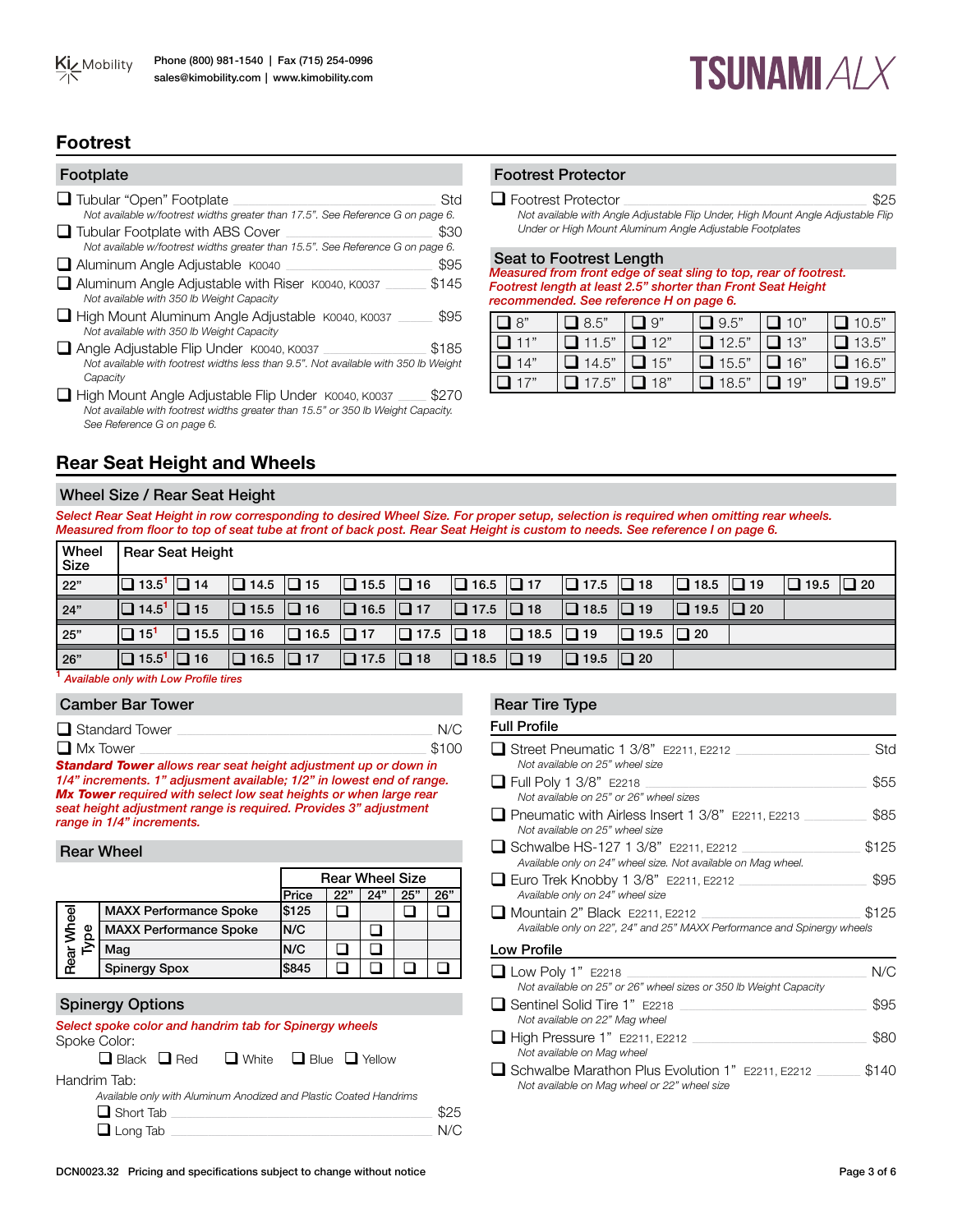# **TSUNAMI ALX**

# **Rear Seat Height and Wheels** continued

| <b>Handrim</b>                                                                                                                         |       |
|----------------------------------------------------------------------------------------------------------------------------------------|-------|
| <b>Standard Handrims</b>                                                                                                               |       |
| Aluminum Anodized                                                                                                                      | Std   |
| <b>Plastic Coated</b><br>the control of the control of the control of the control of the control of                                    | \$112 |
| Projection (8 Vertical Projections)<br>Available only with full profile tires in combination with MAXX Performance or 24"<br>Mag wheel | \$325 |
| $\Box$ Omit Handrim                                                                                                                    | N/C   |
| <b>Natural Fit Handrims</b>                                                                                                            |       |
| Not available on 20" wheel size or 22" Mag wheel. Not recommended<br>with Mag wheel.                                                   |       |
| $\Box$ Natural Fit LT Regular Grip $\Box$                                                                                              | \$465 |
| □ Natural Fit Standard Reqular Grip                                                                                                    | \$445 |
| $\Box$ Natural Fit LT Super Grip                                                                                                       | \$515 |
| □ Natural Fit Standard Super Grip                                                                                                      | \$495 |
| $\Box$ Natural Fit LT Omit Grip<br><u> 1989 - Johann John Stein, markin f</u>                                                          | \$395 |
| □ Natural Fit Standard Omit Grip                                                                                                       | \$375 |
| <b>Handrim Option</b>                                                                                                                  |       |
| 3M Micro Grip<br>Not available on Plastic Coated or Proiection Handrims                                                                | \$65  |

# Center of Gravity Preset

*Measured from front of back post to center of rear axle. 0" indicates axle will be directly under back post. See reference J on page 6.* Amputee Positions

| $E^r$<br>$\sim$    | $\overline{\phantom{0}}$ | $\overline{\phantom{a}}$ |               |
|--------------------|--------------------------|--------------------------|---------------|
| $E^{\prime\prime}$ | $\cdot$ ) $F''$          |                          | $\mathcal{L}$ |

#### Standard Positions

| $\Box$ .5"             | $\Box$ .75"  | "ו ר            | $\Box$ 1.25" |
|------------------------|--------------|-----------------|--------------|
| $\overline{\Box}$ 1.5" | $\Box$ 1.75" | $\mathbf{1}$ 2" | $\Box$ 2.25" |
| $\Box$ 2.5"            | $\Box$ 2.75" | "י ב            | $\Box$ 3.25" |
| $\Box$ 3.5"            | 13.75"       | $\Lambda$ "     | 4.25"        |

#### Rear Wheel Spacing

*Measured from outside of back to inside of rear tire. Adjustable out 1/2" from setting. 1.5" minimum Rear Wheel Spacing with Height Adjustable T-Arm Armrest. 1" minimum Rear Wheel Spacing with 0º Rear Wheel Camber. See reference K on page 6.*



### Rear Wheel Camber



#### q Quick Release \_\_\_\_\_\_\_\_\_\_\_\_\_\_\_\_\_\_\_\_\_\_\_\_\_\_\_\_\_\_\_\_\_\_\_\_\_\_\_\_\_\_\_\_\_\_\_\_\_\_\_\_\_\_\_\_\_\_\_\_\_\_\_\_\_\_\_\_\_\_\_\_\_\_\_\_\_\_\_\_\_\_\_\_\_\_ Std  $\Box$  Quad Quick Release *Not available with Mag or Spinergy wheels*

Axle

# **Wheel Locks**

| <b>Wheel Lock</b>                                              |       |
|----------------------------------------------------------------|-------|
| $\Box$ Push to Lock                                            | Std   |
| $\Box$ Push to Lock Flush Mount                                | N/C   |
| $\Box$ Pull to Lock                                            | N/C   |
| $\Box$ Under Seat Scissor Lock                                 | N/C   |
| $\Box$ Low Profile Scissor Lock                                | \$65  |
| Not available with Low Poly, Full Poly or Sentinel Solid tires |       |
| $\Box$ Short Thro Scissor Lock                                 | \$110 |
| $\Box$ Omit Wheel Locks                                        | N/C   |

# **Wheel Lock Options**

| $\Box$ Extension Handles $E0961$                                             | \$77  |
|------------------------------------------------------------------------------|-------|
| Available only with Push to Lock or Pull to Lock Wheel Locks                 |       |
| $\Box$ Grade Aids E0974                                                      | \$150 |
| Available only with Push to Lock Wheel Locks and Pneumatic or Pneumatic with |       |
| Airless Insert tires                                                         |       |

# **Armrests**

| Armrest                                                                                                          |                |                                                                                                                                             |                       |
|------------------------------------------------------------------------------------------------------------------|----------------|---------------------------------------------------------------------------------------------------------------------------------------------|-----------------------|
| Height Adjustable T-Arm (8.5" - 13.5") E0973<br>1.5" minimum Rear Wheel Spacing<br>$\square$ Desk<br>$\Box$ Full | \$325<br>\$325 | Swing Away (8.5" - 12.5") E0973<br>Swing Away with Side Guard (8.5" - 12.5") E0973<br>Inclues direct mount receiver<br>$\Box$ Omit Armrests | \$225<br>\$285<br>N/C |
| Height Adjustable T-Arm Low (7.5" - 11.5") E0973<br>1.5" minimum Rear Wheel Spacing                              |                |                                                                                                                                             |                       |
| $\square$ Desk                                                                                                   | \$325          |                                                                                                                                             |                       |
| $\Box$ Full                                                                                                      | \$325          |                                                                                                                                             |                       |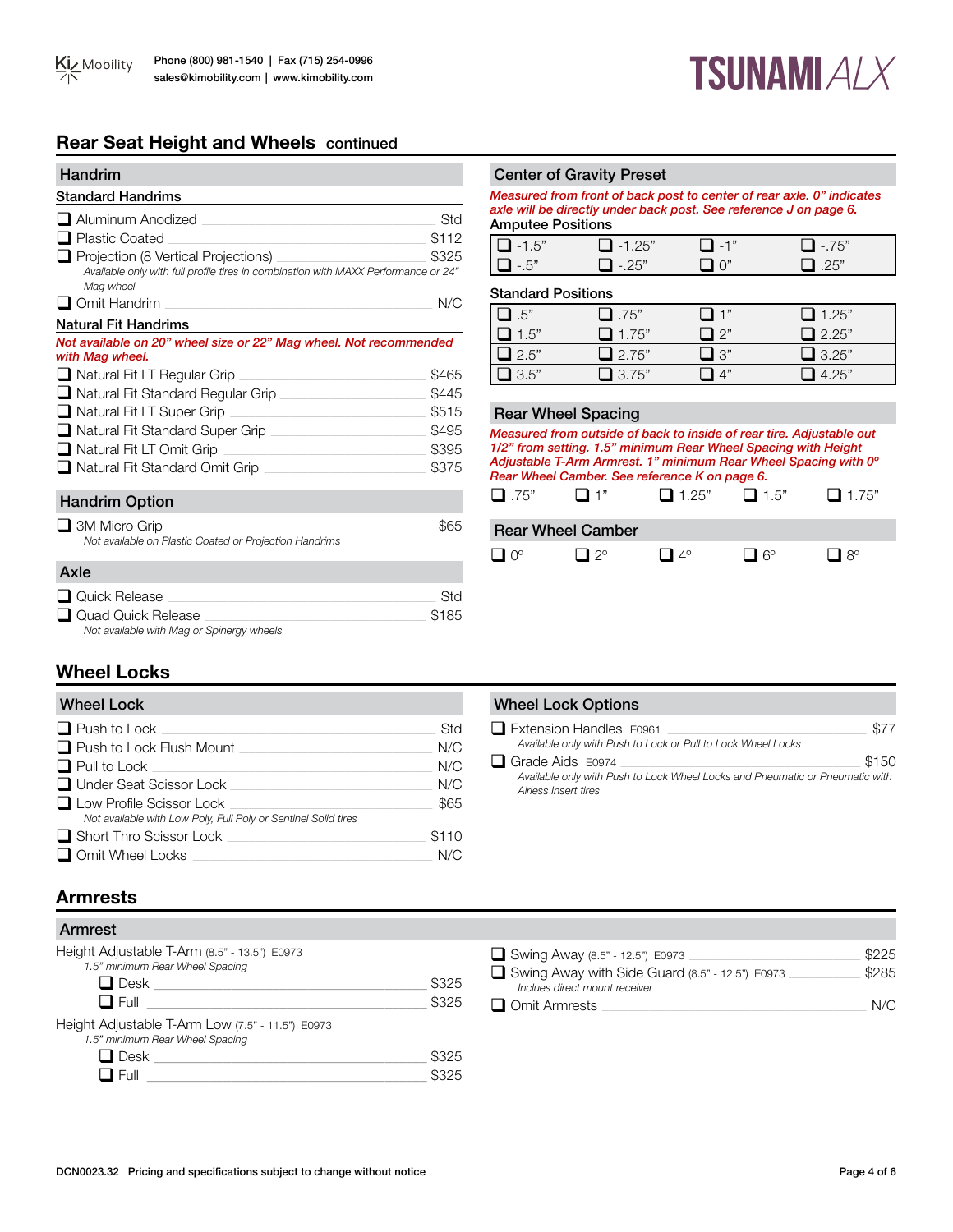# **TSUNAMI ALX**

# **Side Guards**

| Not available with T-Arms or Swing Away with Side Guard Armrests                                                              |                |
|-------------------------------------------------------------------------------------------------------------------------------|----------------|
| <b>Direct Mount</b>                                                                                                           |                |
| Composite Side Guards - Direct Mount Receiver K0108 _ \$150                                                                   |                |
| Aluminum Straight K0108<br>$\Box$ Black Matte<br>□ Match Frame Color                                                          | \$195<br>\$245 |
| Aluminum Adjustable Fender with Foam Pad K0108<br>Not available with Adjustable Depth greater than 1/2"<br>$\Box$ Black Matte | \$275          |
| $\Box$ Match Frame Color                                                                                                      | \$325          |
| $\Box$ Carbon Fiber Adjustable Fender $K0108$<br>Not available with Adjustable Depth greater than 1/2"                        | \$485          |

| <b>Clamp-On Mount</b>                                                                        |                |
|----------------------------------------------------------------------------------------------|----------------|
| □ Composite Side Guards - Clamp-on Receiver K0108                                            | \$175          |
| Aluminum Straight K0108<br>$\Box$ Black Matte<br>Match Frame Color <u>New York Color</u>     | \$225<br>\$275 |
| Aluminum Adjustable Fender with Foam Pad K0108<br>Match Frame Color <b>Match Frame Color</b> | \$305<br>\$355 |
| Carbon Fiber Adjustable Fender K0108                                                         | \$515          |
| <b>Fabric Side Guard</b>                                                                     |                |
| Not available when omitting Back Upholstery<br>$\Box$ Fabric Side Guards $K0108$             |                |

# **Accessories**

| Anti-Tip                                                                                                                |                        |
|-------------------------------------------------------------------------------------------------------------------------|------------------------|
| $\Box$ Rear Anti-Tips $E0971$<br>$\Box$ Omit Rear Anti-Tips                                                             | \$150<br>N/C           |
| <b>Calf Strap</b>                                                                                                       |                        |
| □ Velcro Adjustable K0038<br>□ Padded Velcro Adjustable K0038<br>□ Bodypoint Padded AeroMesh K0038                      | \$42<br>\$68<br>\$118  |
| <b>Pelvic Positioning Belt</b>                                                                                          |                        |
| □ 1 1/2" Auto Buckle F0978<br>$\Box$ 1 1/2" Padded Auto Buckle $E$ 0978<br>□ 2" Airline Buckle E0978                    | \$80<br>\$170<br>\$110 |
| Bodypoint Evoflex - Pelvic Stabilizer E0978<br>Size: $\Box$ Small (16-24") $\Box$ Medium (19-29") $\Box$ Large (25-37") | \$188                  |

# **Frame Color**

| <b>Gloss Finish</b>                 | <b>Matte Finish</b>  |
|-------------------------------------|----------------------|
| $\Box$ Black<br>N/C                 | $\Box$ Charcoal Gr   |
| Blue Skies<br>N/C                   | $\Box$ Emerald Gre   |
| $\Box$ Bubblegum Pink $\Box$<br>N/C | $\Box$ Iridescent B  |
| Candy Blue<br>N/C                   | $\Box$ Iridescent N  |
| Candy Purple<br>N/C                 | $\Box$ Military Gree |
| Candy Red<br>N/C                    | $\Box$ Retro Red     |
| $\Box$ Copper<br>N/C                | Royal Blue           |
| N/C                                 | $\Box$ Shadow Bla    |
| $\Box$ Metallic Orange<br>N/C       | $\Box$ Smooth Wh     |
| $\Box$ Silver<br>N/C                |                      |
| $\Box$ Yellow $\Box$<br>N/C         |                      |

| <b>Belt Mounting Kit</b>                                                  |                       |
|---------------------------------------------------------------------------|-----------------------|
| $\Box$ Ki Mobility Belt Mounting Clamp                                    | \$35                  |
| □ Bodypoint Belt Mounting Bracket Kit                                     | \$108                 |
| <b>Other Accessories</b>                                                  |                       |
| $\Box$ Tool Kit                                                           | \$45                  |
| □ Removable Underseat Pouch                                               | \$50                  |
| $\Box$ Ki Mobility Backpack $\Box$                                        | \$65                  |
| $\Box$ Luggage Carrier                                                    | \$85                  |
| $\Box$ Black Neoprene Impact Guards                                       | \$90                  |
| Under Chair Carrier and Removable Bag<br>Not available with scissor locks | \$85                  |
|                                                                           | $\uparrow$ $\uparrow$ |

| $\Box$ Clear Spoke Guards $K0065$              | \$115 |
|------------------------------------------------|-------|
| Not available with Mag wheel                   |       |
| Black Spoke Guards K0065                       | \$115 |
| Not available with 20" wheel size or Mag wheel |       |
| $\Box$ Cane and Crutch Holder                  | \$195 |
|                                                |       |

| <b>Matte Finish</b>               |     |
|-----------------------------------|-----|
| $\Box$ Charcoal Gray $\Box$       | N/C |
| $\Box$ Emerald Green              | N/C |
| $\Box$ Iridescent Burgundy $\Box$ | N/C |
| $\Box$ Iridescent Navy            | N/C |
| $\Box$ Military Green             | N/C |
| $\Box$ Retro Red                  | N/C |
| $\Box$ Royal Blue                 | N/C |
| $\Box$ Shadow Black $\Box$        | N/C |
| $\Box$ Smooth White               | N/C |